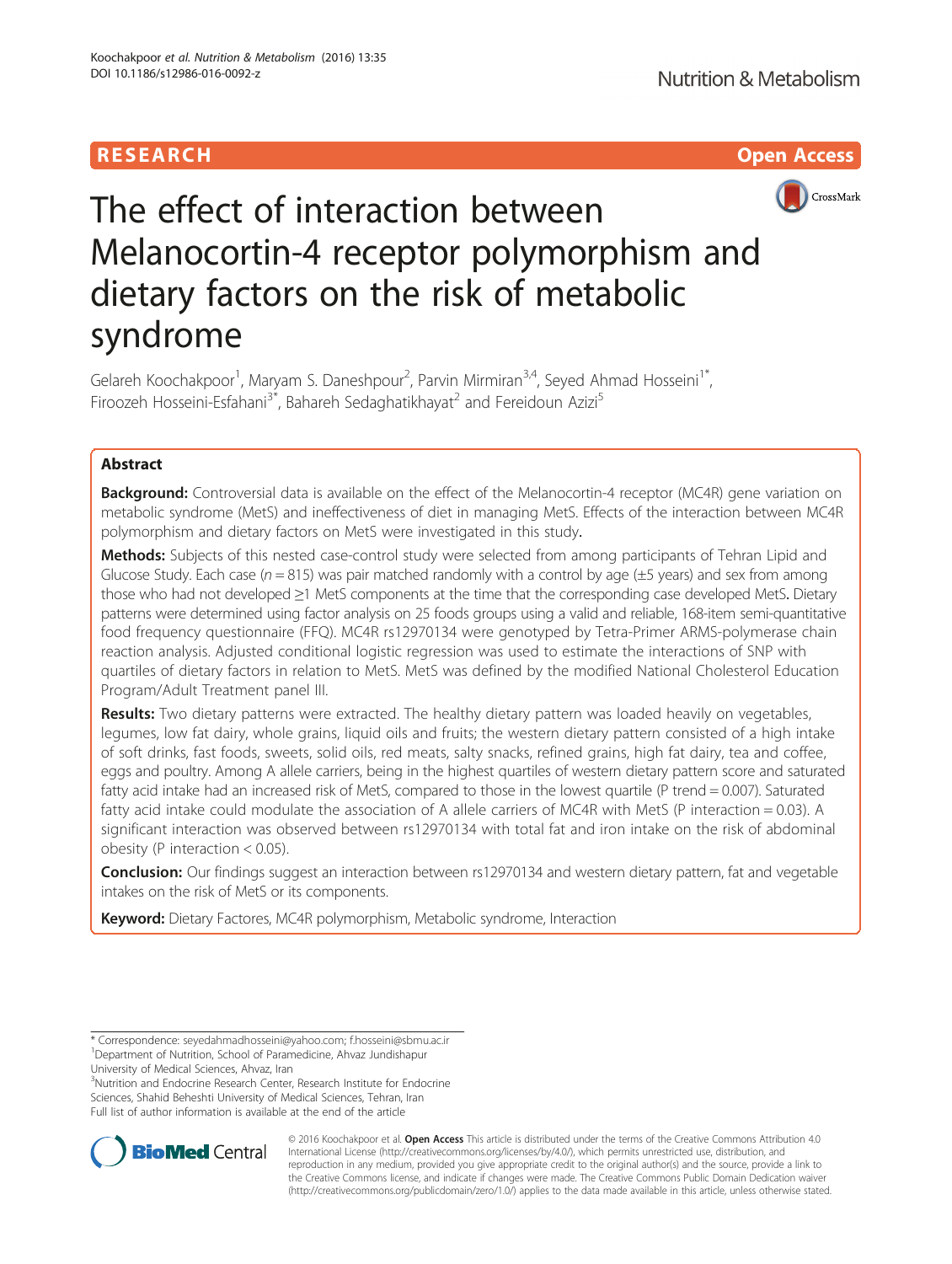## Background

Metabolic syndrome (MetS), a combination of phenotypes including abdominal obesity, dyslipidemia, impaired glucose metabolism and high blood pressure [\[1](#page-8-0)], is associated with development of diabetes mellitus and cardiovascular disease [[2](#page-8-0)]. Efforts of genetic studies to find the reason for co-occurrence of Mets components led to investigating the likelihood of a role for the A allele of rs12970134, a variant in the melanocortin-4 receptor (MC4R) gene, in the development of MetS [\[3](#page-8-0)–[5\]](#page-8-0); however, there are some studies that found no such relationship between variants in the MC4R gene and this syndrome [\[6, 7](#page-8-0)]. Several mechanisms may explain this inconsistency, but without doubt, one of these is the role of environmental factors such as diet in modulation of the effects of MC4R gene variation. Moreover, the effectiveness of diet in the treatment of MetS components differs in different ethnicities with variant genetic structures [[8](#page-8-0)]. This reciprocal effect between diet and genetic structure highlights the importance of studying the interaction between MC4R genes with dietary factors. A previous study showed that dietary patterns can modify the effects of APOA1 and APOC3 SNPs genes [[9\]](#page-8-0). The interaction between genotypes of rs17782313 MC4R and nutrient intakes in relation to phenotypes related to obesity has only been examined in a few crosssectional studies [[10](#page-8-0)]; hence to gain more insight into the etiology of MetS and finding a diet tailored to the genetic makeup of patients with MetS, the effect of interaction between MC4R rs12970134 with dietary patterns, nutrients (macronutrients, Iron, zinc and magnesium) or food groups on the risk of MetS and related components were investigated in this nested case-control study.

## Methods

## Study population

Subjects of this nested case-control study were selected from among participants of the Tehran Lipid and Glucose Study (TLGS), a large-scale, community-based, prospective study being performed on sample of residents of district 13 of Tehran, capital of Iran. The first phase of the TLGS was conducted from 1999 to 2001 in 15,005 subjects, aged ≥3 years, and follow-up examinations have been conducted every 3 years (2002–2005; 2006–2008; 2008–2011 and 2011–2014) to identify newly developed diseases. Details of this ongoing cohort study have been published elsewhere [[11](#page-8-0), [12](#page-8-0)].

Of 11,001 and 9807 individuals, aged ≥18 years, who participated in baseline and second follow–up surveys respectively, 5280, were excluded because of having MetS at either baseline or the second follow-up survey. In the current study, from among participants who developed MetS in third (*n* = 918), the fourth (*n* = 827) or fifth (*n* = 1050) phases, 1198 cases were randomly selected. After excluding individuals with a history of cardiovascular events, weight loss or gain >5 kg in the last 6 months, pregnancy and lactating, or those taking any CVD/anticoagulant/steroid or hormonal medication, 1158 cases were included in the study. Each case was individually pair matched randomly with a control by age  $(\pm 5 \text{ years})$  and sex from among those who had not developed ≥1 MetS components at the time that the corresponding case developed MetS. After excluding cases/controls lacking DNA purification in the range of  $1.7 < A260/A280 < 2$ , and those whose reported energy intake divided by the predicted energy intake did not qualify for the ±3 SD range, finally data of 1630 (815 pairs) with MetS and matched controls remained for analysis.

Informed written consents were obtained from all participants. The study protocol was approved by two ethical committees, the ethical committee of the Research Institute for Endocrine Sciences, Shahid Beheshti University of Medical Sciences, Tehran and the medical research ethics committee of JundiShapour University of Medical Sciences, Ahvaz, Iran.

## Measurements

Dietary intake was assessed with the use of a valid and reliable, 168-item semi-quantitative food frequency questionnaire (FFQ) to assess the usual food intake of individuals during the 12 months before the examination. The consumption frequency of each food item on a daily, weekly or monthly basis was converted to daily intakes; portion sizes were then converted to grams, using household measures. Because the Iranian Food Composition Table (FCT) is incomplete, we used the United States Department of Agriculture (USDA) FCT to analyze foods and beverages [[13](#page-8-0)]; however, the Iranian FCT was used for some national foods and beverages, which are not listed in the USDA FCT [[14](#page-8-0)]. Based on macronutrient composition and using current literature, 25 food groups were categorized [[15](#page-8-0)–[17\]](#page-8-0).

Anthropometric assessment was done using a standardized process. Weight was measured to the nearest 100 g, using digital scales while the subjects were minimally clothed and not wearing shoes. Height was measured to the nearest 0.5 cm with a tape measure in a standing position and with shoulders in a normal alignment and without shoes. Waist circumference (WC) was measured to the nearest 0.1 cm, at the umbilical level over light clothing, using an unstretched tape meter without any pressure to body surface. Blood pressure (BP) was measured on the right arm in a sitting position twice, after a 15 min rest in the sitting position and finally, the mean of the two measurements was reported as the participant's BP.

Physical activity level was assessed using the Persian translated modifiable activity questionnaire (MAQ) with high reliability and relatively moderate validity [[18](#page-8-0)]. The frequency and time spent on light, moderate, hard and very hard intensity activities, according to the list of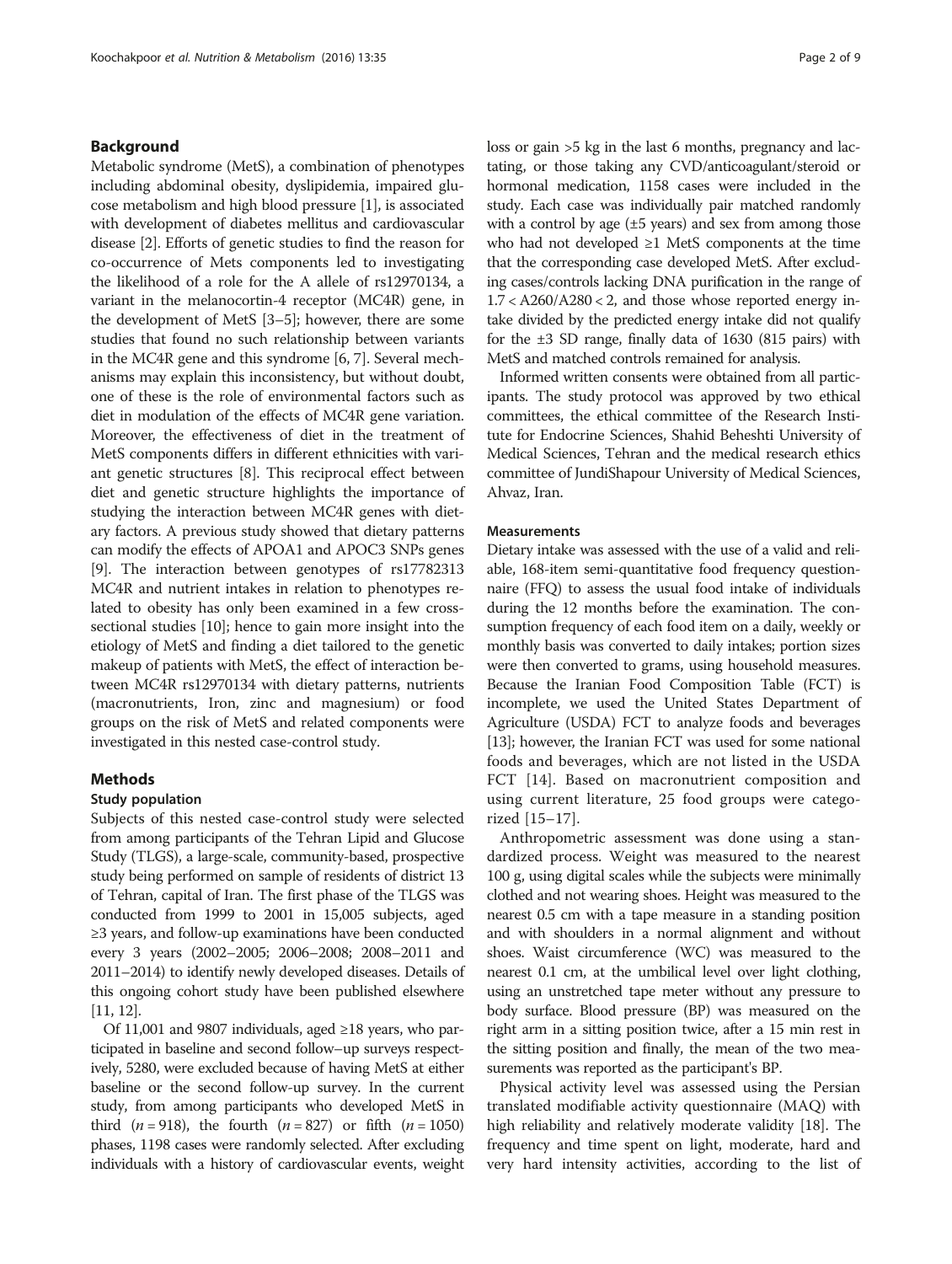common activities of daily life over the past year were obtained, and the activity data was transformed into metabolic equivalent hours per week (METs/h/wk) [[18](#page-8-0)–[20\]](#page-8-0).

Fasting blood samples were taken after 10–12 h of overnight fasting. Fasting plasma glucose (FPG) and triglycerides (TG) were measured by the enzymatic colorimetric method and high density lipoprotein cholesterol (HDL-C) was measured after precipitation of apo-lipoprotein β with phosphotungstic acid. Analyses were performed using Parsazmun kits (Tehran, Iran) and a Selectra 2 autoanalyzer (Vital Scientific, Spankeren, Netherlands).

#### Genotyping

Genomic DNA was extracted from peripheral blood using standard salting-out method [\[21](#page-8-0)]. The selected polymorphism (rs12970134) was studied by Tetra-primer ARMS method. The primers determined through the national center for biotechnology information (NCBI) site [[22](#page-8-0)]. Our T-ARMS assay with different inner allele specific primers produce allele-specific PCR products; forward: ATA CTG ACT CTT ACC AAA CA AAG CAC GAA and reverse: AGC ACC CTT CTG ATA AAT CTT TGT TAG C. Two outer primers produce a PCR product to be used as an internal control for reaction; forward: AGT AAG AGT GAA GAT TTG AGG GAT GGA GA and reverse: TCT CTT CGA GGA GTG TTT GAG TCT GA. For the SNP mentioned, the PCR reaction was optimized in a 12.5 μl total volume containing 1.5 μl DNA template, 6.25 μl master mix containing MgCl2, Smart Taq polymerase (CinnaGene co; Iran), BSA 0.1 % (TaKaRa; Japan), 2 μl primer containing (outers and inners) and 2.75 μl Water.

The PCR amplification was carried out with an initial denaturation at 94 °C for 3 min, denaturation at 95 °C for 30 s (35 cycles), 45 s of annealing at 63.13 °C (35 cycles), 1 min of extension at 72 °C and an additional 10 min of extension at 72 °C at the end of the final cycle. PCR products were resolved by electrophoresis in a 1.8 % agarose gel, this procedure which rendered three bands in heterozygotes (614, 372 and 298 bp) and two bands in homozygotes (mutant allele carrier resulting in 614 and 298 bp, wild carrier allele resulting in 614 and 372 bp). A 614 bp band was always obtained as the control for the success of the amplification. To validate the accuracy of genotype scoring by tetra-primer ARMS-PCR, the three (614, 372 and 298 bp) fragments were directly sequenced.

## **Definitions**

MetS was defined according to the modified definition of the National Cholesterol Education Program/Adult Treatment panel III (ATP III) [\[23](#page-8-0)], as having three or more of the following criteria: 1) abdominal obesity,  $WC \ge 95$  cm for both genders, according to the newlyintroduced cut-off points for Iranian adults [\[24\]](#page-8-0), 2) high TG

#### Statistical analysis

For the descriptive analysis, a comparison of qualitative and quantitative variables between cases and controls was done, using the student t and Chi square test statistics respectively; TG concentration (a non-symmetric quantitative variable) was log-transformed before the statistical analysis. The genotype and allele frequencies for the analyzed polymorphism were obtained using Power-Marker software. Pearson's Chi-square statistic was used to calculate the Hardy-Weinberg equilibrium.

Dietary patterns were identified using factor analysis with varimax rotation, based on 25 food groups. Dietary patterns were extracted based on the eigenvalues  $(>1)$ , scree plot, factor interpretability, and the variance explained  $(55 \%)$ .

Conditional logistic regression was used to estimate the interactions of SNP with quartiles of dietary factors in relation to MetS after adjustment for baseline BMI. Two likelihood scores were obtained performing this statistical analysis, with and without the interaction terms; P value for interaction was determined by performing the likelihood ratio test.

Conditional logistic regression was used to generate odds ratios (ORs) for MetS for individuals with the carrier or non carrier of risk allele (GG/AG + AA) across quartiles of dietary pattern scores, food groups and nutrients intake (Q1-Q4). The lowest quartile of dietary factors and the homozygote group with major allele were examined as the reference group. Unconditional logistic regression was performed to estimate the interactions of MC4R SNP with quartiles of dietary pattern scores, food groups and nutrients intake in relation to MetS components. All ORs were adjusted for variables proven to be associated with MetS components, including age, gender, educational level, smoking status, physical activity and energy intake. To determine the  $P$  value for trend across the quartiles of dietary factors, logistic regression was used, using the median of each quartile of dietary pattern scores as a continuous variable. Data were analyzed using STATA statistical package v.12.0 or SPSS Version 16.0 (Version 16.0; SPSS, Chicago, IL).

## Results

## Study population

General characteristics of participants by cases and controls are shown in Table [1](#page-3-0). There was no significant difference between the two groups in physical activity, years of education, smoking or daily energy intake. However, the values of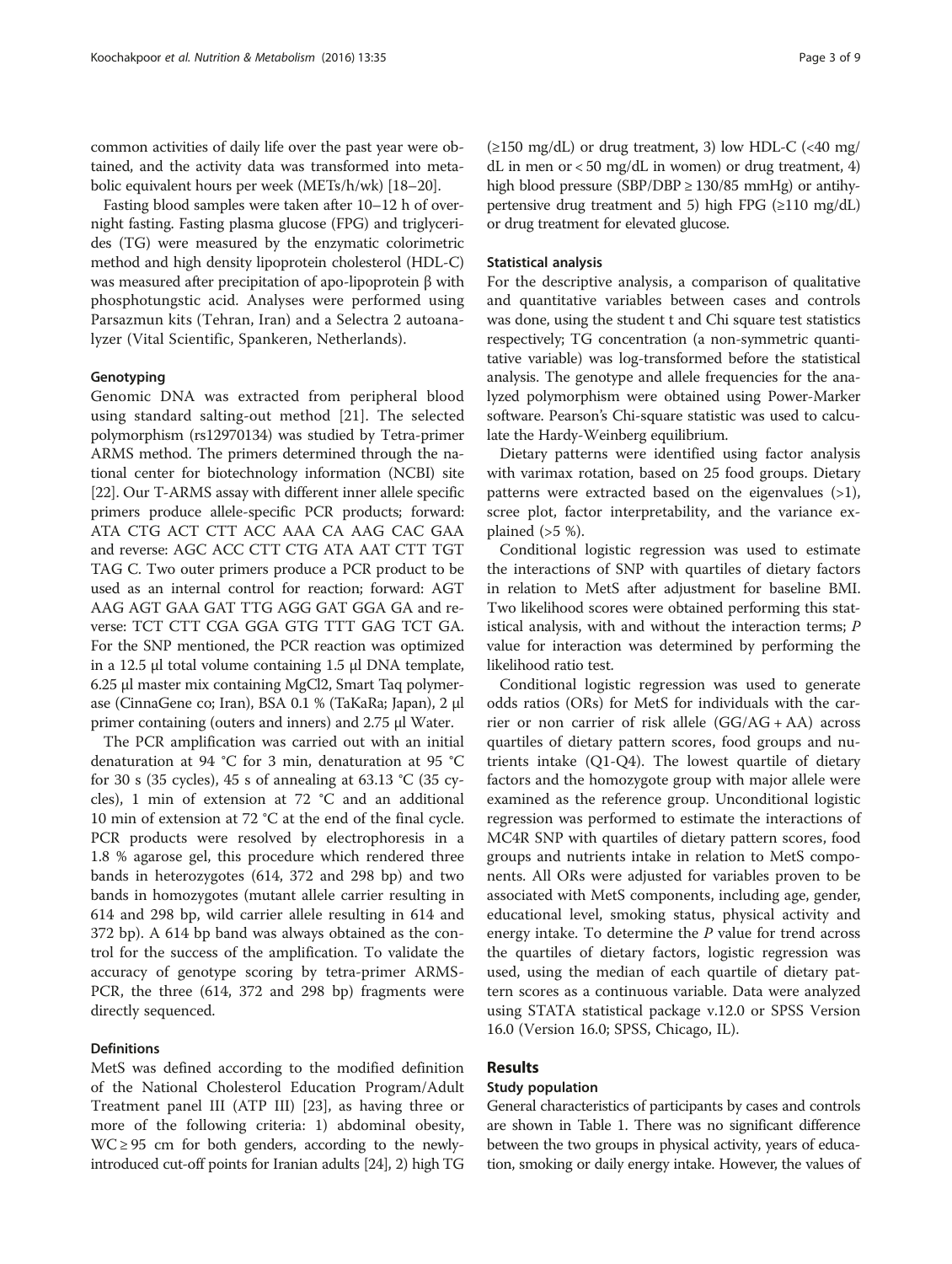|                                                | Without MetS $(n = 815)$ |                | With MetS $(n = 815)$ |                |
|------------------------------------------------|--------------------------|----------------|-----------------------|----------------|
|                                                |                          | <b>SD</b>      |                       | <b>SD</b>      |
| Baseline Age (y)t                              | 43.03                    | 12             | 43.31                 | 11             |
| Men                                            | 44.4                     | 12             | 41.8                  | 12             |
| Women                                          | 43.7                     | 11             | 42.9                  | 11             |
| Current smokers (%)                            | 21.7                     |                | 20.7                  |                |
| Physical activity (MET.h/w)                    | 7.46                     | 12             | 7.34                  | 13             |
| Education level $\geq$ 14 years (%)            | 11.9                     |                | 9.5                   |                |
| Baseline BMI <sup>a</sup> (Kg/m <sup>2</sup> ) | 24.0                     | $\overline{4}$ | $28.1*$               | $\overline{4}$ |
| Obesity (%) <sup>b</sup>                       | 16.0                     |                | $47.2*$               |                |
| Baseline WC (cm)                               | 83.2                     | 10             | $93.2*$               | 11             |
| Abdominal obesity (%) <sup>c</sup>             | 54.0                     |                | $90.7*$               |                |
| Baseline systolic BP (mmHg)                    | 112.4                    | 15             | 121.88*               | 17             |
| Baseline diastolic BP (mmHg)                   | 73.8                     | 8              | 79.6*                 | 8              |
| Elevated BP (%) <sup>d</sup>                   | 20.6                     |                | 58.3*                 |                |
| Baseline HDL-C (mg/dl)                         | 58.9                     | 9              | 44.8 *                | 10             |
| Low HDL-C (%) <sup>e</sup>                     | 28.7                     |                | $82.6*$               |                |
| Baseline TG (mg/dl)                            | 104.5                    | 42             | $174.1*$              | 71             |
| High TG (%) <sup>f</sup>                       | 14.0                     |                | $68.0*$               |                |
| Baseline FBG (mg/dl)                           | 87.0                     | 12             | 109.95*               | 10             |
| High FBG (%) <sup>9</sup>                      | 21.4                     |                | 79.1*                 |                |
| Energy intake (Kcal/day)                       | 2414                     | 1072           | 2410                  | 878            |
| Carbohydrate (% of energy)                     | 59.1                     | 8              | 59.4                  | 9              |
| Total fat (% of energy)                        | 30.1                     | 8              | 29.9                  | 7.2            |
| Saturated fat (% of energy)                    | 10.1                     | 3              | 9.8                   | 3              |
| MUFA (% of energy)                             | 10.0                     | 3              | 10.0                  | $\overline{2}$ |
| PUFA (% of energy)                             | $6.0\,$                  | $\overline{2}$ | 6.1                   | $\overline{2}$ |
| Allele frequency rs12970134 n (%)              |                          |                |                       |                |
| G                                              | 1038 (63)                |                | 989 (60)              |                |
| $\overline{A}$                                 | 592 (36)                 |                | 641 (39)              |                |
| Genotype frequency rs12970134 n (%)            |                          |                |                       |                |
| GG                                             | 330 (40.5)               |                | 297 (36.4)            |                |
| AG                                             | 378 (46.6)               |                | 395 (48.5)            |                |
| AA                                             | 107 (13.1)               |                | 123 (15.1)            |                |

<span id="page-3-0"></span>

| <b>Table 1</b> Characteristics of the study population in subjects with metabolic syndrome (MetS) cases and controls |
|----------------------------------------------------------------------------------------------------------------------|
|----------------------------------------------------------------------------------------------------------------------|

BMI body mass index, WC waist circumference, BP blood pressure, HDL-C high density lipoprotein cholesterol, TG triacylglycerol, FBG fasting blood glucose, MUFA mono-unsaturated fatty acids, PUFA poly-unsaturated fatty acids

\*P < 0.05; †values are mean unless otherwise listed. <sup>a</sup>baseline means at first phase or second phase of TLGS. <sup>b</sup>BMI ≥30 kg/m2, °WC ≥ 95 cm for both genders.<br><sup>d</sup>BP >130/85 mmHg <sup>e</sup>HDL-C <40 mg/dl in men and <50 mg/d in w BP ≥130/85 mmHg, <sup>e</sup>HDL-C <40 mg/dl in men and <50 mg/d in women; <sup>f</sup>TG ≥ 150 mg/dl, <sup>g</sup>FBG ≥110 mg/dl

MetS components were significantly different among case and controls at the beginning of the study. Genotype frequency was in Hardy Weinberg equilibrium ( $P = 0.92$ ). No significant differences were observed in the frequencies of genotypes or alleles between the two groups.

Two major dietary patterns were identified; the healthy dietary pattern was loaded heavily on vegetables, legumes, low fat dairy, whole grains, fruit juices, liquid oils and fruits, whereas the western dietary pattern consisted of high

intakes of soft drinks, fast foods, sweets and sugar, solid oils, red meats, salty snacks, refined grains, high fat dairy, tea and coffee, eggs and poultry (Table [2](#page-4-0)).

## Interactions of SNP and dietary patterns in relation to MetS or its components

After adjustment for baseline BMI, there was a significant interaction between MC4R SNP and the western dietary pattern in relation to MetS (P interaction = 0.04).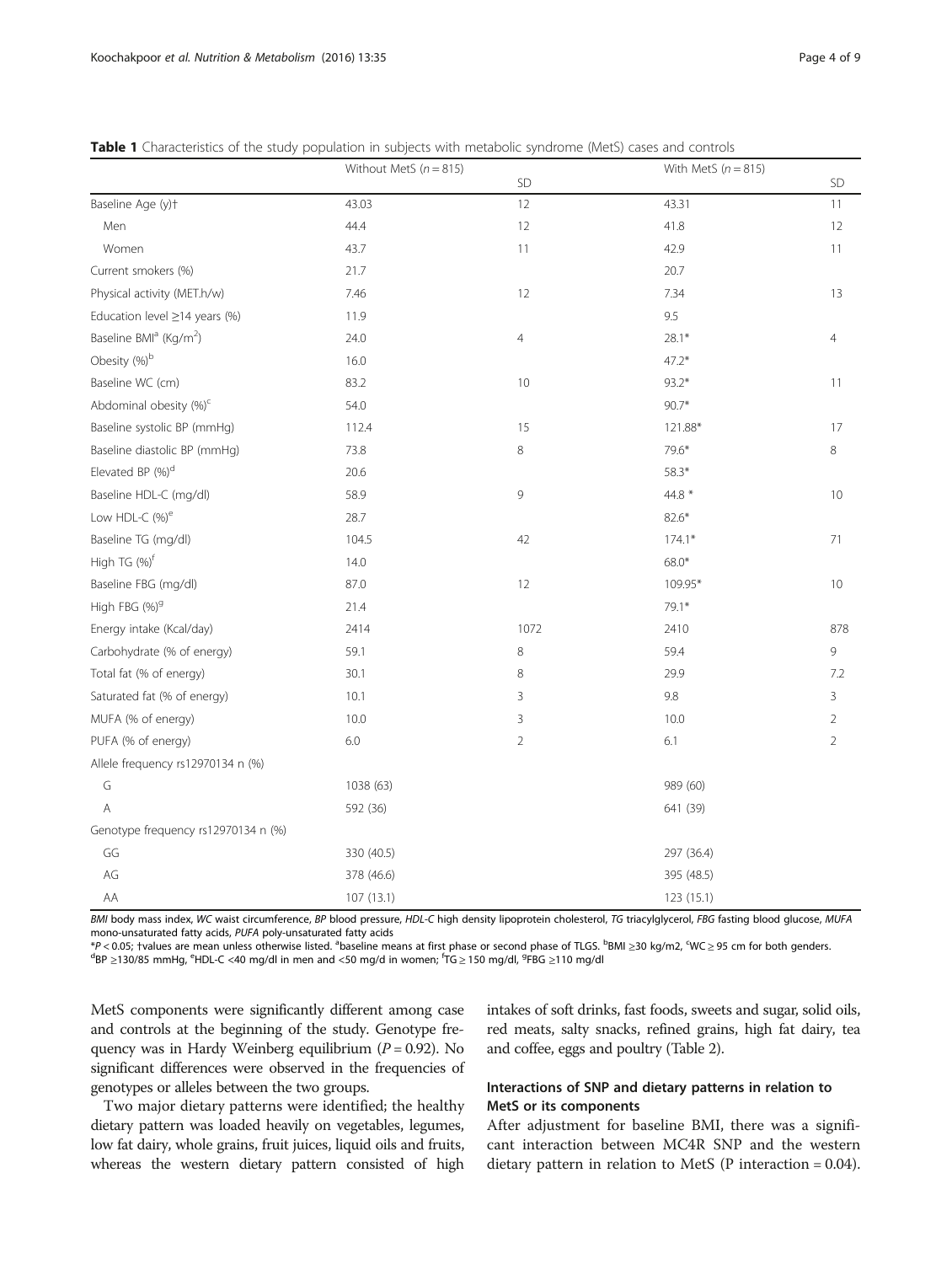<span id="page-4-0"></span>

|                       |  |  |  | <b>Table 2</b> Factor loadings for the two dietary patterns identified |
|-----------------------|--|--|--|------------------------------------------------------------------------|
| in study participants |  |  |  |                                                                        |

| Food groups            | Dietary patterns <sup>a,b</sup> |         |
|------------------------|---------------------------------|---------|
|                        | Western                         | Healthy |
| Soft drinks            | 0.573                           |         |
| Sweets and Sugar       | 0.559                           |         |
| Fast foods             | 0.506                           |         |
| Solid oils             | 0.455                           |         |
| Red meats              | 0.451                           |         |
| Salty snacks           | 0.447                           |         |
| Refined grains         | 0.443                           |         |
| High fat dairy         | 0.393                           |         |
| Eggs                   | 0.369                           |         |
| Tea and coffee         | 0.326                           |         |
| Poultry                | 0.251                           |         |
| Non Starchy vegetables |                                 | 0.650   |
| Starchy vegetables     |                                 | 0.610   |
| Legumes                |                                 | 0.589   |
| Low fat dairy          |                                 | 0.466   |
| Whole grains           |                                 | 0.436   |
| Fruit juice            | 0.201                           | 0.412   |
| Liquid oils            | 0.315                           | 0.342   |
| Fruits                 |                                 | 0.262   |
| Fish                   |                                 |         |
| Nuts and seeds         |                                 |         |
| Variance (%)           | 11.186                          | 10.366  |

<sup>a</sup>Values are factor loadings of dietary patterns measured by factor analysis. Factor loading below  $\pm 0.2$  are not shown in the table for simplicity. <sup>b</sup>Eigenvalues > 1, KMO: 0.75

The risk of MetS was not homogenous in the two rs12970134 MC4R genotype groups, across quartiles of western dietary pattern scores. Among A allele carriers  $(AG + AA)$ , being in the highest quartiles of western dietary pattern score had an increased risk of MetS, compared with those in the lowest quartiles ( $P$  trend = 0.007); however in the GG genotype carriers of rs12970134, no significant association was observed between the western dietary pattern score and risk of MetS (P trend = 0.32) (Table 3). There was no significant interaction between MC4R SNP and healthy dietary pattern in relation to MetS. Also, no interaction was observed between MC4R gene and dietary patterns in relation to MetS components.

## Interactions of SNP with nutrients and food group intakes in relation to MetS or its component

Among macronutrients examined in this study [carbohydrate, protein, total fat, saturated fatty acid (SFA), Polyunsaturated fatty acids and monounsaturated fatty acid], only SFA intake could modulate the association of risk genotype carriers of MC4R with MetS (P interaction = 0.03). Based on our observations, A allele Carriers (AG + AA) are more sensitive to SFA than carriers of the GG genotypes and A allele carriers, who consumed more SFA had a higher risk of developing MetS than carriers of the GG genotypes, of whom no such relationship was observed. In addition, there was a significant interaction between total fat intake and MC4R SNPs in relation to abdominal obesity  $(P$  interaction = 0.01), i.e., in A allele carriers, the risk of abdominal obesity increased across quartiles of total fat intake ( $P$  trend = 0.005), however the association was not significant in GG homozygote carriers (P trend = 0.41) (Fig. [1](#page-5-0)).

|  | Table 3 Adjusted ORs (95 % CI) for metabolic syndrome according to quartiles of dietary pattern scores <sup>a</sup> |  |
|--|---------------------------------------------------------------------------------------------------------------------|--|
|--|---------------------------------------------------------------------------------------------------------------------|--|

|                         | Q1                      | Q <sub>2</sub>          | Q <sub>3</sub>          | Q4                      | P for trend | P for interaction |
|-------------------------|-------------------------|-------------------------|-------------------------|-------------------------|-------------|-------------------|
| Western dietary pattern |                         |                         |                         |                         |             | 0.04              |
| GG                      | 1.                      | 1.37<br>$(0.77 - 2.45)$ | 1.21<br>$(1.09 - 2.11)$ | 1.41<br>$(0.77 - 2.17)$ | 0.32        |                   |
| $GA+AA$                 | 0.75<br>$(0.41 - 1.35)$ | 1.25<br>$(0.75 - 2.08)$ | 1.49<br>$(0.87 - 2.53)$ | 1.71<br>$(1.04 - 2.41)$ | 0.007       |                   |
| Healthy dietary pattern |                         |                         |                         |                         |             | 0.82              |
| GG                      |                         | 1.16<br>$(0.68 - 1.37)$ | 1.20<br>$(0.67 - 2.13)$ | 0.89<br>$(0.51 - 1.53)$ | 0.93        |                   |
| $GA+AA$                 | 0.87<br>$(0.49 - 1.54)$ | 1.15<br>$(0.68 - 1.94)$ | 1.21<br>$(0.74 - 2.08)$ | 1.29<br>$(0.77 - 2.17)$ | 0.41        |                   |
| <b>SFA</b>              |                         |                         |                         |                         |             | 0.03              |
| GG                      |                         | 1.77<br>$(1.05 - 2.34)$ | 1.10<br>$(0.67 - 1.83)$ | 0.83<br>$(0.47 - 1.47)$ | 0.50        |                   |
| $GA+AA$                 | 0.90<br>$(0.50 - 1.64)$ | 1.24<br>$(0.74 - 2.08)$ | 1.43<br>$(0.87 - 2.36)$ | 1.76<br>$(0.99 - 2.14)$ | 0.01        |                   |

OR odds ratio, Q quartiles of dietary pattern scores or SFA (Q1 < 7.75, Q2:7.75-9.52, Q3:9.52-11.51 and Q4 > 11.51 % of energy), SFA saturated fatty acid <sup>a</sup>ORs (95 % CI) were calculated by using conditional logistic regression model, adjusted for baseline BMI and the interaction term (SNP × dietary pattern scores) Participants were matched classified (8 groups) according to quartiles of dietary pattern scores and rs12970134 genotypes The lowest quartile of dietary pattern scores and homozygote genotype of major allele were used as the reference group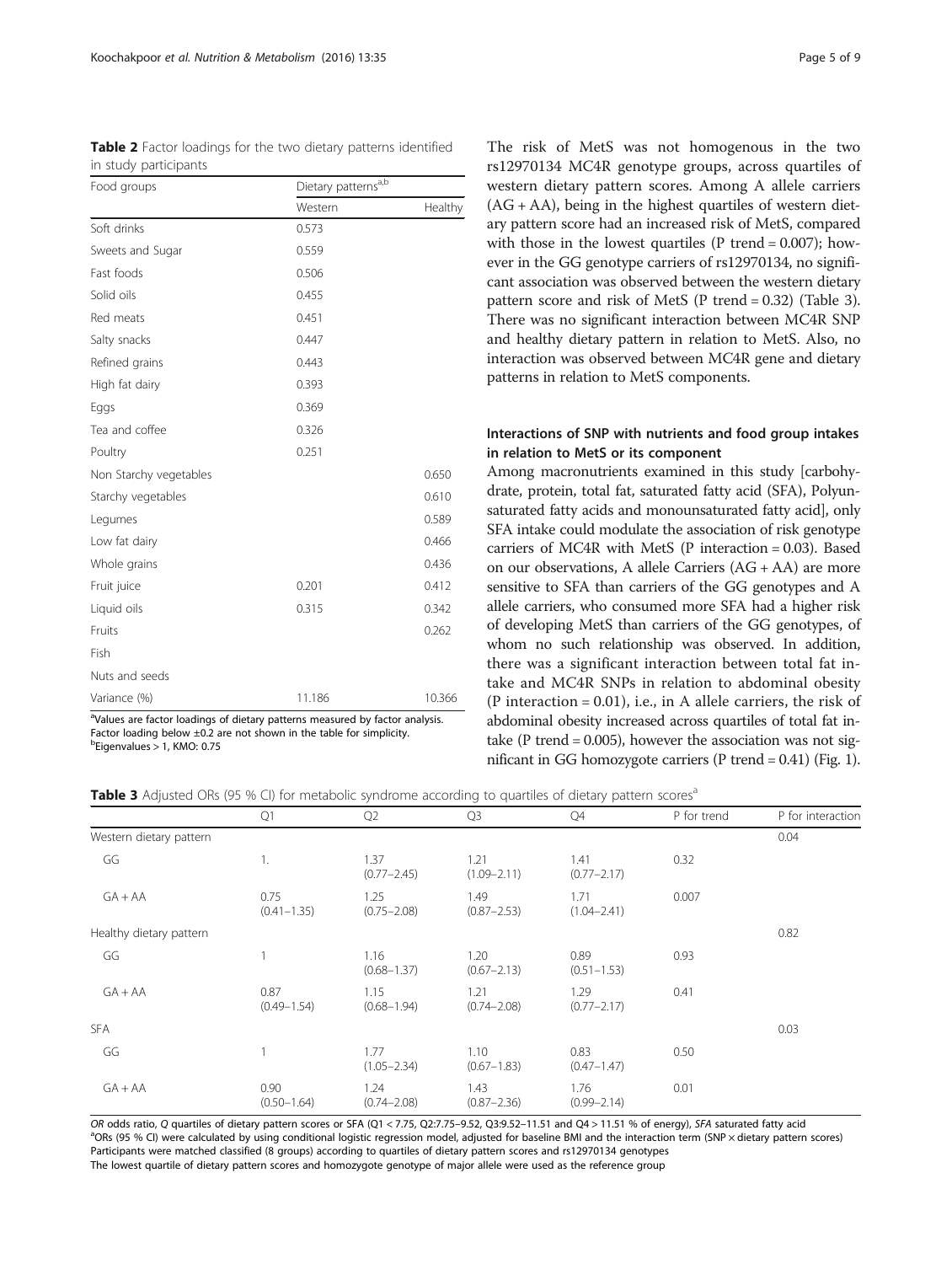<span id="page-5-0"></span>

The significant interaction between other macronutrients and MC4R SNP in relation to other components of MetS was not observed.

Among nutrients (iron, zinc and magnesium), Iron had an interaction with MC4R SNP in the development of abdominal obesity (P interaction = 0.006); in A allele carriers, the risk of abdominal obesity did not change significantly with increased iron consumption  $(P \text{ trend} = 0.50)$  whereas for GG genotype carriers, higher consumption of iron led to an increase in the risk of abdominal obesity (P trend = 0.002) (Fig. 2). No significant interaction was observed for MC4R SNP with magnesium and zinc intakes, in relation to MetS or its components.

A significant interaction was observed between rs129 70134 and green vegetables, soft drink and red meat groups on the risk of low HDL-C ( $P$  interaction = 0.04), high FPG (P interaction = 0.02) and high TG (P interaction = 0.05), respectively. The odds ratio for low HDL-C



decreased significantly with increased consumption of green vegetables by the risk genotype carriers (P trend = 0.009), whereas this food group had no significant effect on the odds ratio for low HDL-C in GG genotype carriers (P trend = 0.32) (Fig. [3\)](#page-6-0). In A allele carriers, increased consumption of red meat led to a higher risk of high TG (P trend = 0.005), an effect not seen for GG genotype carriers (P trend = 0.33) (Fig. [4](#page-6-0)); in GG genotype carriers, the odds ratio for high FPG increased significantly across quartiles of soft drink intakes ( $P$  trend = 0.006), although this association was not significant in  $AG + AA$  risk genotype carriers ( $P$  trend = 0.48) (Fig. [5\)](#page-7-0).

## Discussion and conclusions

The present study provides information on the effect of the interaction between dietary patterns, nutrient or food groups and genetic polymorphism of MC4R (rs12970134)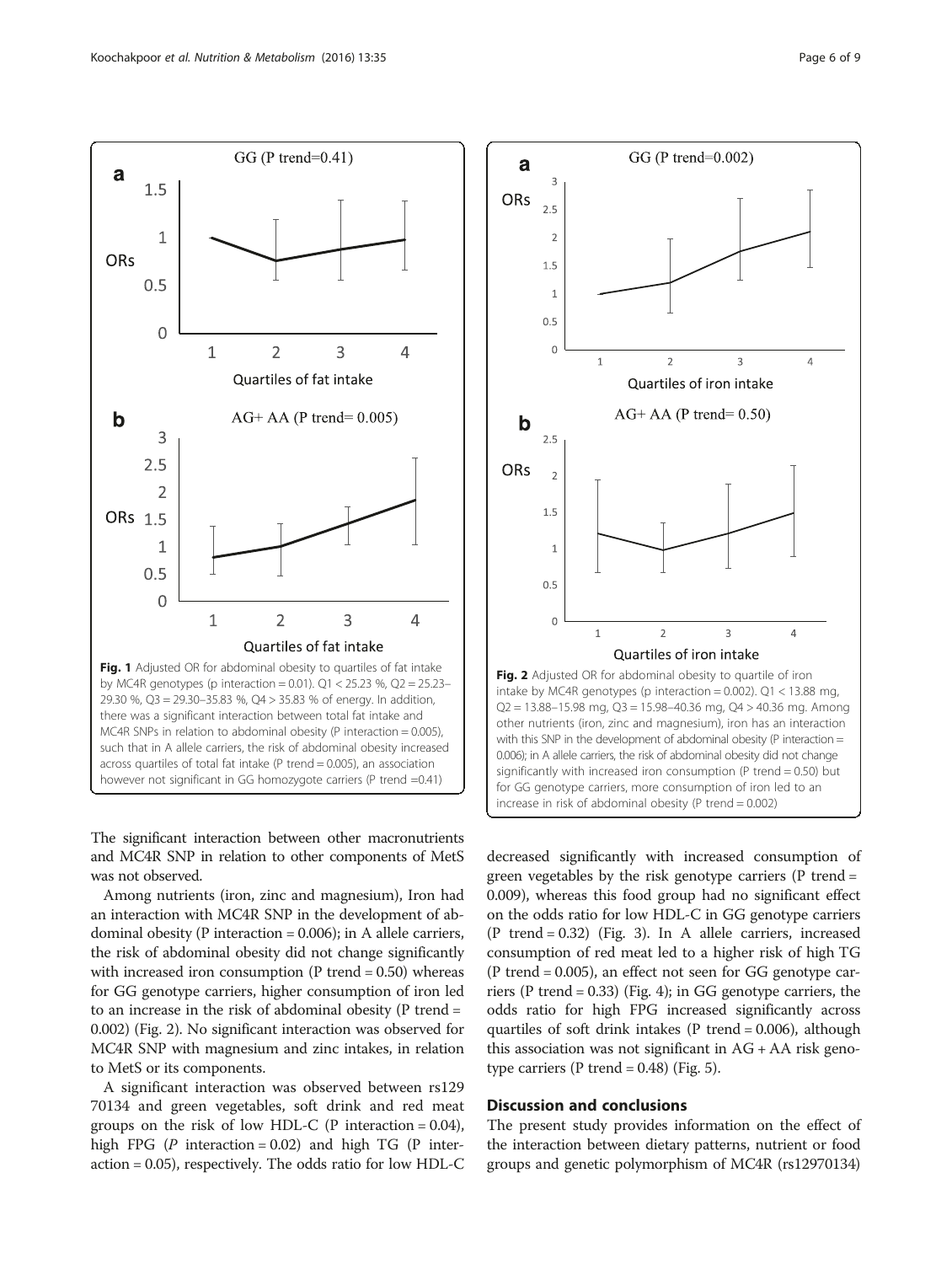<span id="page-6-0"></span>a



GG (P trend= $0.32$ )

quartiles of green vegetable intakes by MC4R genotypes, (p interaction = 0.04). Q1 < 28.43, Q2 = 28.43–45.06, Q3 = 45.06–74.08, Q4 > 74.08 gr. The odds ratio for low HDL decreased significantly with increased consumption of green vegetables by the risk genotype carriers (p trend = 0.009), but consumption of this food group had no significant effect on the odds ratio for low HDL in GG genotype carriers ( $p$  trend = 0.32)

in association with MetS and its components. Western dietary pattern and SFA consumption could alter the association between the MC4R rs12970134 polymorphism and MetS. Participants with the AG + AA genotype exhibited a higher MetS risk with increasing quartiles of the western dietary pattern score and higher consumption of SFAs but there was no significant interaction between MC4R SNP and the healthy dietary pattern in relation to MetS. Interaction between MC4R genes and dietary patterns has also been reported by Azorin et al., who found that adherence to the Mediterranean diet (as a model of healthy pattern) was effective in reducing the risk of type 2 diabetes risk in carriers of the variant alleles for MC4R rs17782313 [[25](#page-8-0)]; thus the moderating effect of the Mediterranean diet can be attributed to its components, viz olive oil, nuts and fish, compounds that have low factor loadings in these healthy dietary patterns. Our results on western dietary pattern and MetS are consistent with those of another study, in which intake of western dietary pattern were associated with diabetes risk among men with a higher genotype risk



score [\[26](#page-8-0)]. Increase in fat intake due to fast food, red meat and high fat dairy consumption may be the major agent responsible for the interactions between a western dietary pattern and genetic variation.

Our findings indicate that individuals with susceptible genotypes were more sensitive to total fat intake than individuals with GG genotypes and increased consumption of fat or high fat foods (e.g., red meat) in this genotype group further increased the risk of MetS components.

Several mechanisms could justify the role of fat intake in exacerbating the effect of high risk genotypes on MetS components. Since MC4R functions affected by anorexigenic hormones (insulin and leptin), exposure to high-fat diet with increasing inflammation in the hypothalamus and subsequently increase the resistance to leptin and insulin, leading to reduced MC4R function [[27, 28](#page-8-0)]. Animal studies also suggest that a high-fat diet can influence epigenetic phenomena by changing DNA methylation status of the MC4R gene, and in this way it can change MC4R gene expression level [\[29](#page-8-0)]; last but not least, in several studies expression and function of MC4R gene was affected by dietary fat intake, showing that exposure to high-fat diet in rats leads to decreased MC4R mRNA [\[30, 31\]](#page-8-0).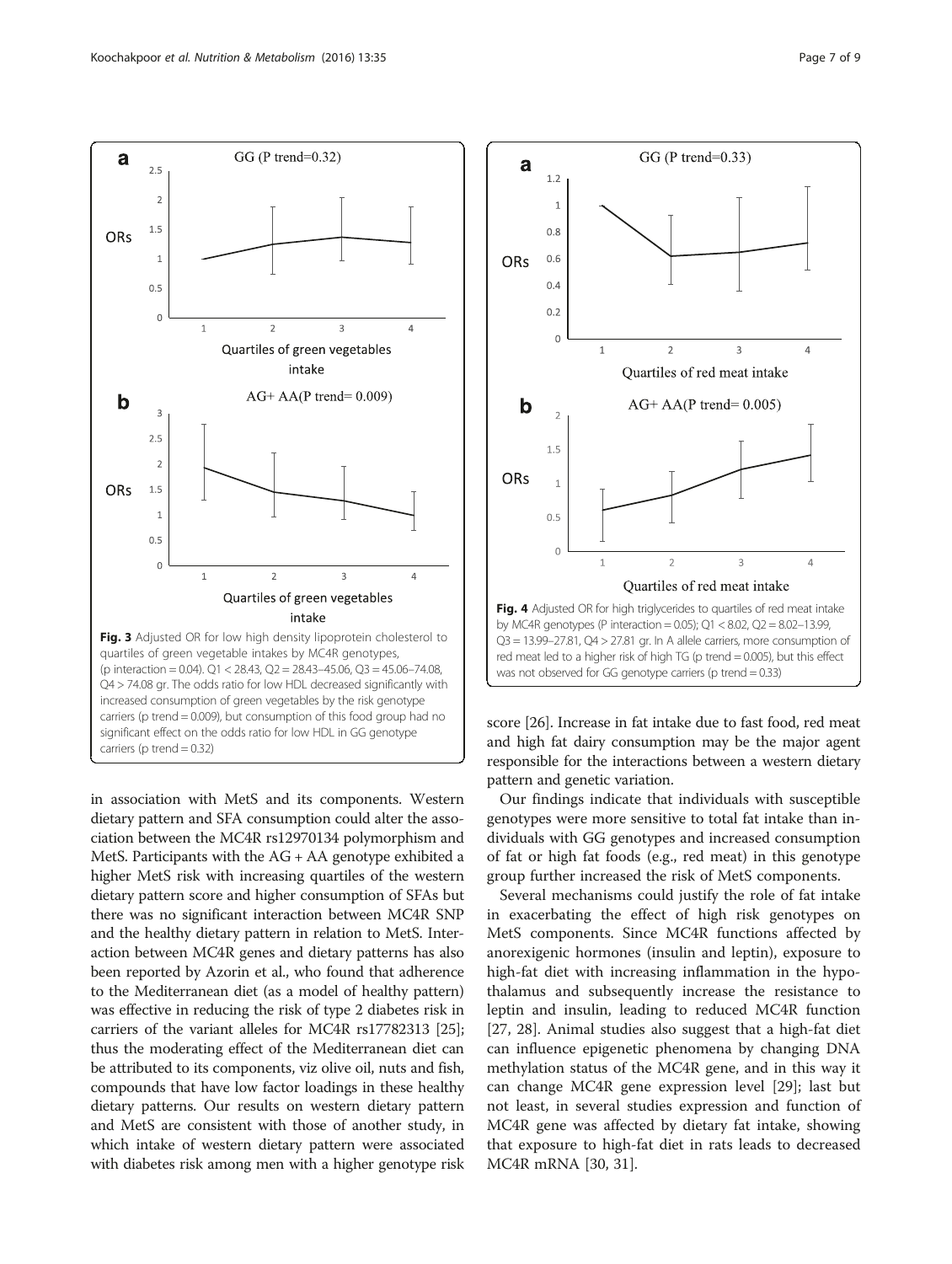<span id="page-7-0"></span>

Previous data report a direct relationship between sugarsweetened beverage consumption, iron intake and the risk of MetS components [[32](#page-8-0), [33](#page-8-0)]. In our study however this relationship was observed in subjects with the GG genotype but not in carriers of the A allele. Since iron deficiency is a frequent finding in obesity [\[34\]](#page-8-0), the hypothesis arises whether iron metabolism may be altered in carriers of A allele. To confirm this hypothesis, and to clarify how this change in metabolism occurs, further studies are definitely needed.

In the current study, green vegetable consumption modified the effect of genetic variation in HDL-C levels. Change in genetic expression or methylation status of DNA by folate intake or phytochemicals could be a justification for this effect, since no significant interaction was observed between magnesium intake and MC4R rs12970134 in relation to MetS and its components in our study.

The strengths of our study include the use of prospective studies with long-term follow-up, large numbers of cases, matched individually by age and sex, extensive adjustment for potential confounders, use of a dietary pattern analysis to better detect the association of the overall diet

composition and finally, selection new cases of MetS, which reduced the possibility of any dietary behavior changes due to awareness of disease.

However, several limitations need to be addressed; our study population was highly homogeneous, as the study was performed only on residents of district 13 of Tehran. Statistical methods used to define dietary patterns, i.e., factor analysis, are somewhat subjective and dietary patterns can vary by socioeconomic status, ethnic groups, and cultures. However, previous studies have shown reasonable reproducibility, validity and stability of the western dietary pattern in a subsample of a Tehranian population [[35](#page-8-0)]. Adiponectin measurement and genotyping of the FTO polymorphisms were not conducted in this study, although adipocytokines such as adiponectin and the FTO gene are effective in Mets. Insulin sensitivity, as a sensitive marker, was not measured, which is why we were unable to detect interaction of dietary factors and MC4R SNP in relation to it.

The present study demonstrated a significant interaction between the western dietary pattern and dietary SFA with MC4R variant in relation to MetS; high intake of SFA (about 14 % of energy) by A allele carriers increased the risk of MetS, however consuming the same amount of SFA by GG genotype carriers had no effect on the risk of Mets. Also a significant interaction was observed between MC4R SNPs and green vegetables, soft drink, red meat and iron intakes respectively on the risk of low HDL-C, high FPG, and high TG and abdominal obesity, so early detection of people with the high-risk MC4R rs12970134 allele and limiting the western dietary pattern and fat intake and eating more vegetables would be a suitable strategy to reduce the incidence of MetS or its components in this genetic group.

## Ethics approval and consent to participate

The study protocol was approved by two ethical committees, the ethical committee of the Research Institute for Endocrine Sciences, Shahid Beheshti University of Medical Sciences, Tehran and the medical research ethics committee of JundiShapour University of Medical Sciences, Ahvaz, Iran.

## Consent for publication

Not applicable.

## Abbreviations

CVD: Cardiovascular Disease; FCT: Food Composition Table; FFQ: Food Frequency Questionnaire; FPG: Fasting Plasma Glucose; MAQ: Modifiable Activity Questionnaire; MC4R: Melanocortin-4 receptor; MetS: Metabolic Syndrome; ORs: Odds Ratio; TG: Triglycerides; TLGS: Tehran Lipid and Glucose Study; WC: Waist Circumference.

#### Competing interests

The authors declare that they have no competing interests.